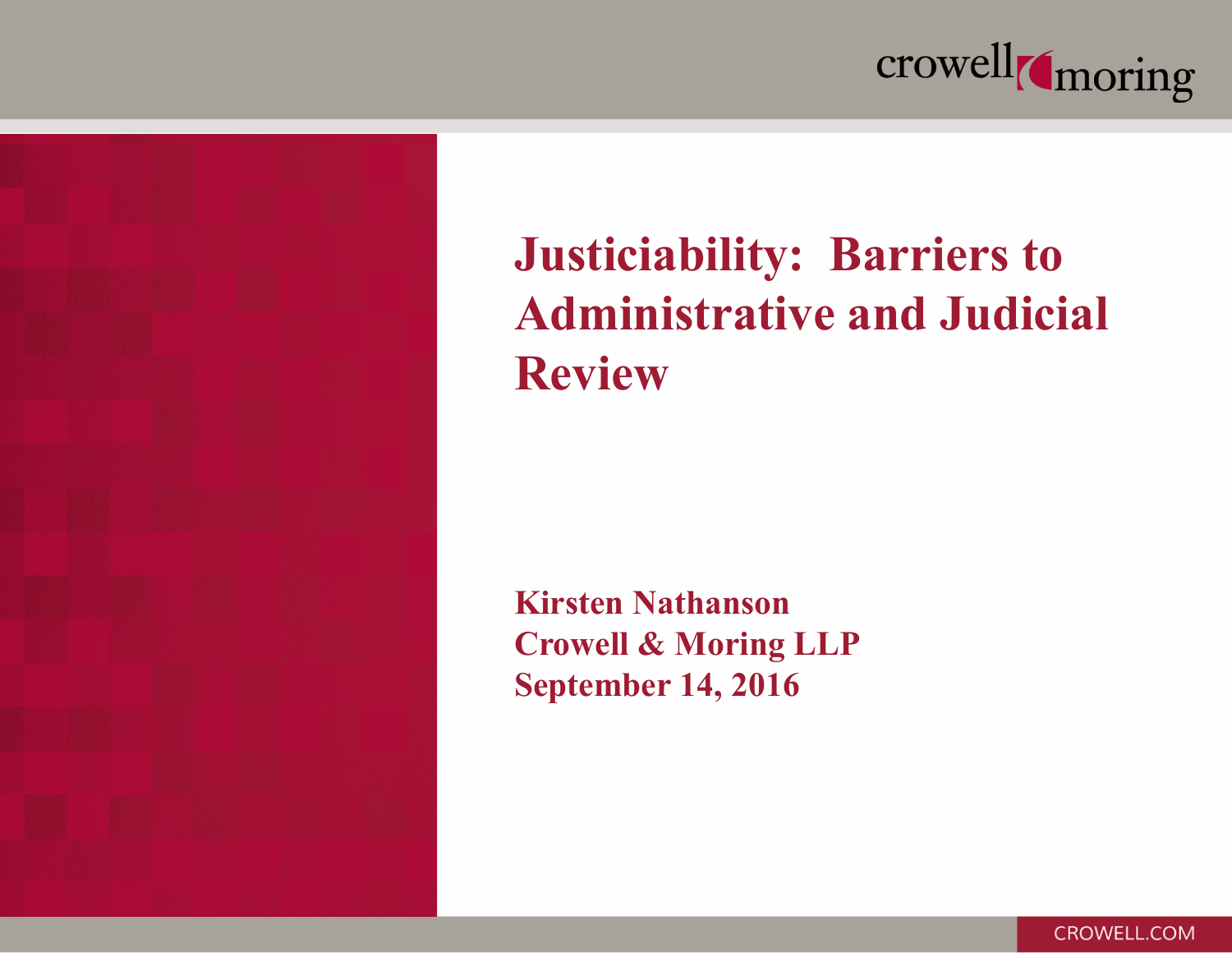

#### **Overview**

**≻ Standing ≻** Mootness Ripeness

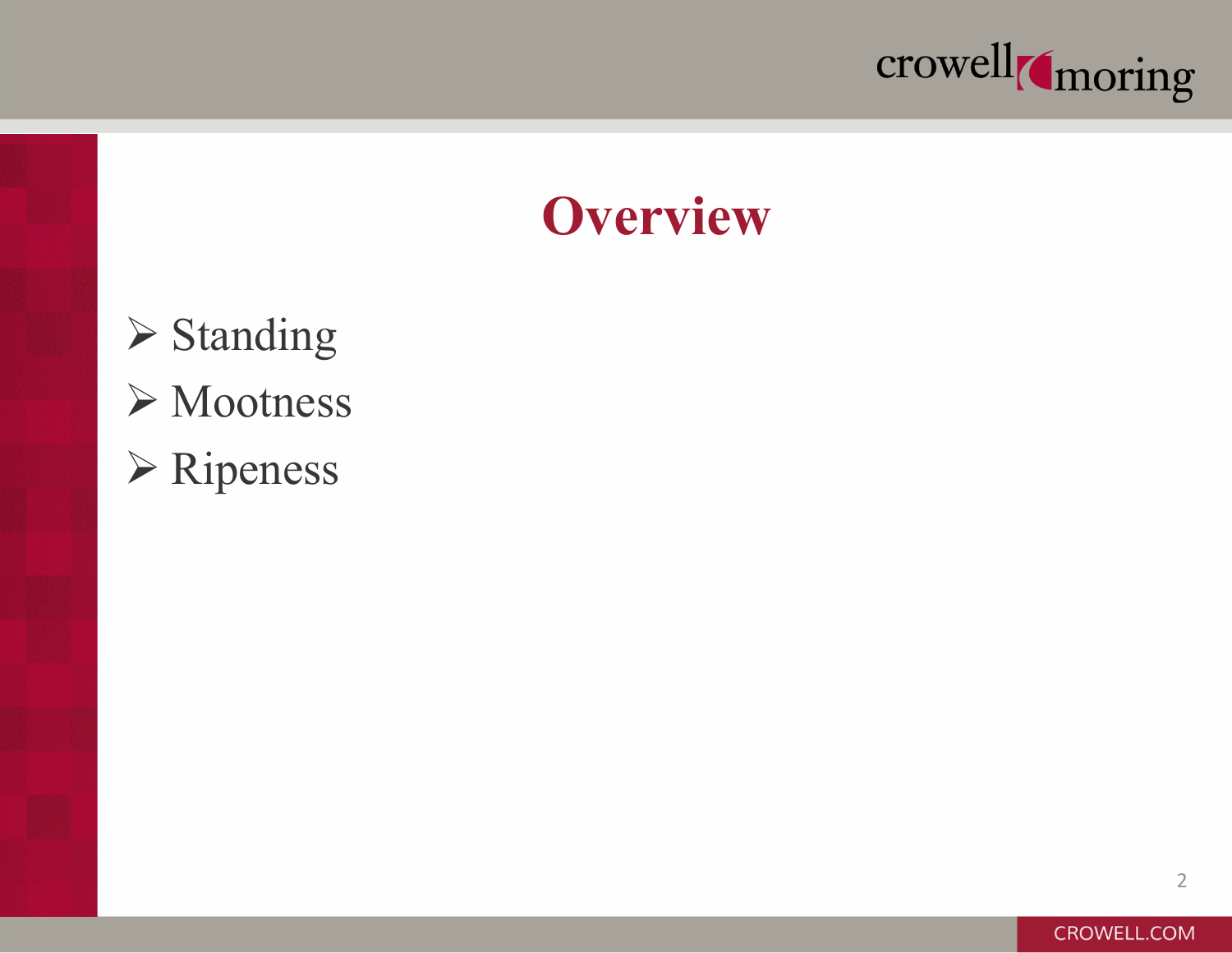

- Does the party bringing suit have a concrete stake in the outcome for a true case or controversy to exist
- Focuses judicial resources
- $\triangleright$  Prevents judiciary from interfering with decisions of political branches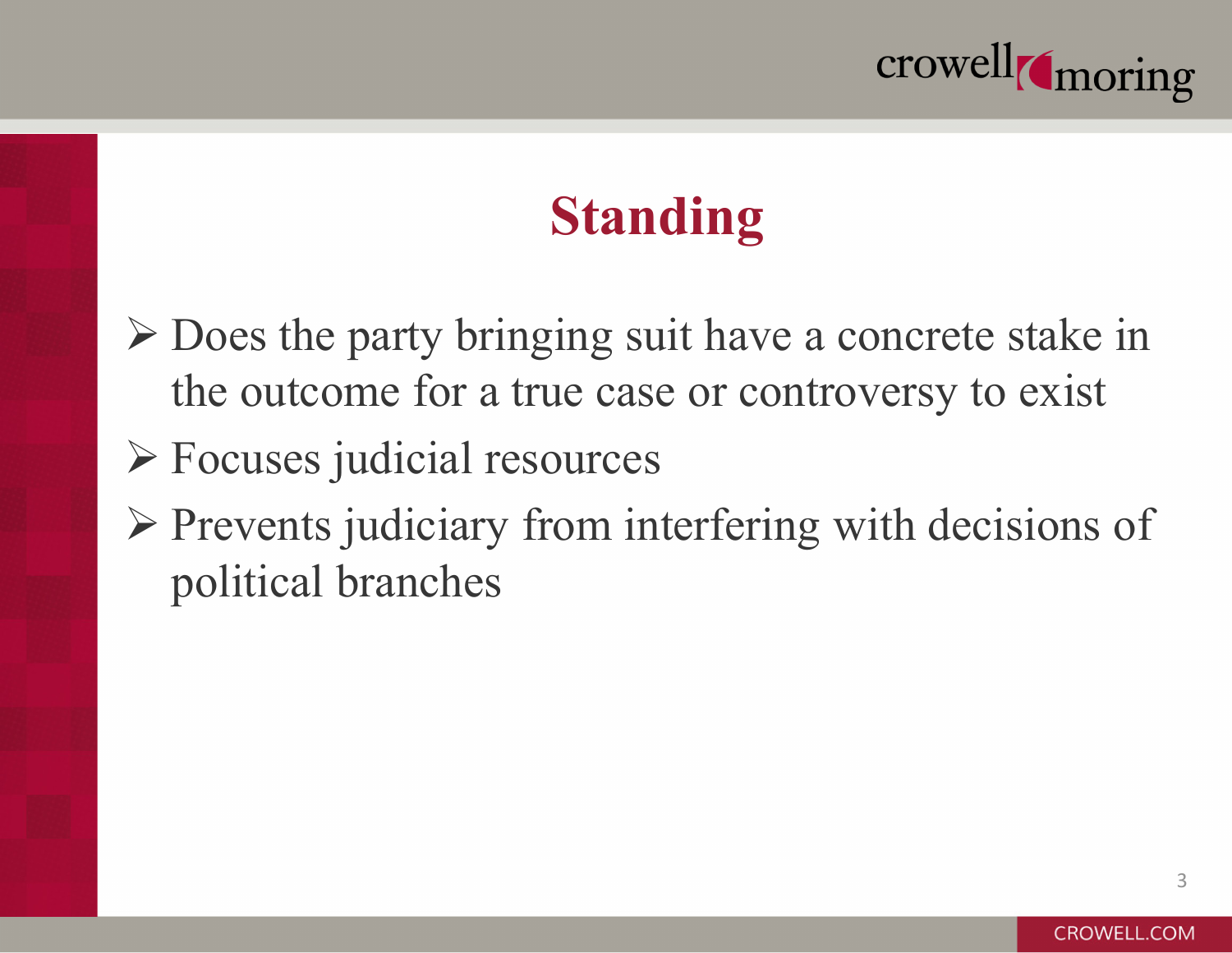

#### **► Three part test**

- Injury in fact that is "concrete and particularized" and "actual or imminent, not conjectural or hypothetical"
- Injury is fairly traceable to the challenged conduct of the defendant
- Injury is likely to be redressed by a favorable judicial decision

 $\triangleright$  Organizations can bring suit on behalf of their members

– Members must have standing in their own right, interests are germane to organization's purpose, and individual members are not required to participate

4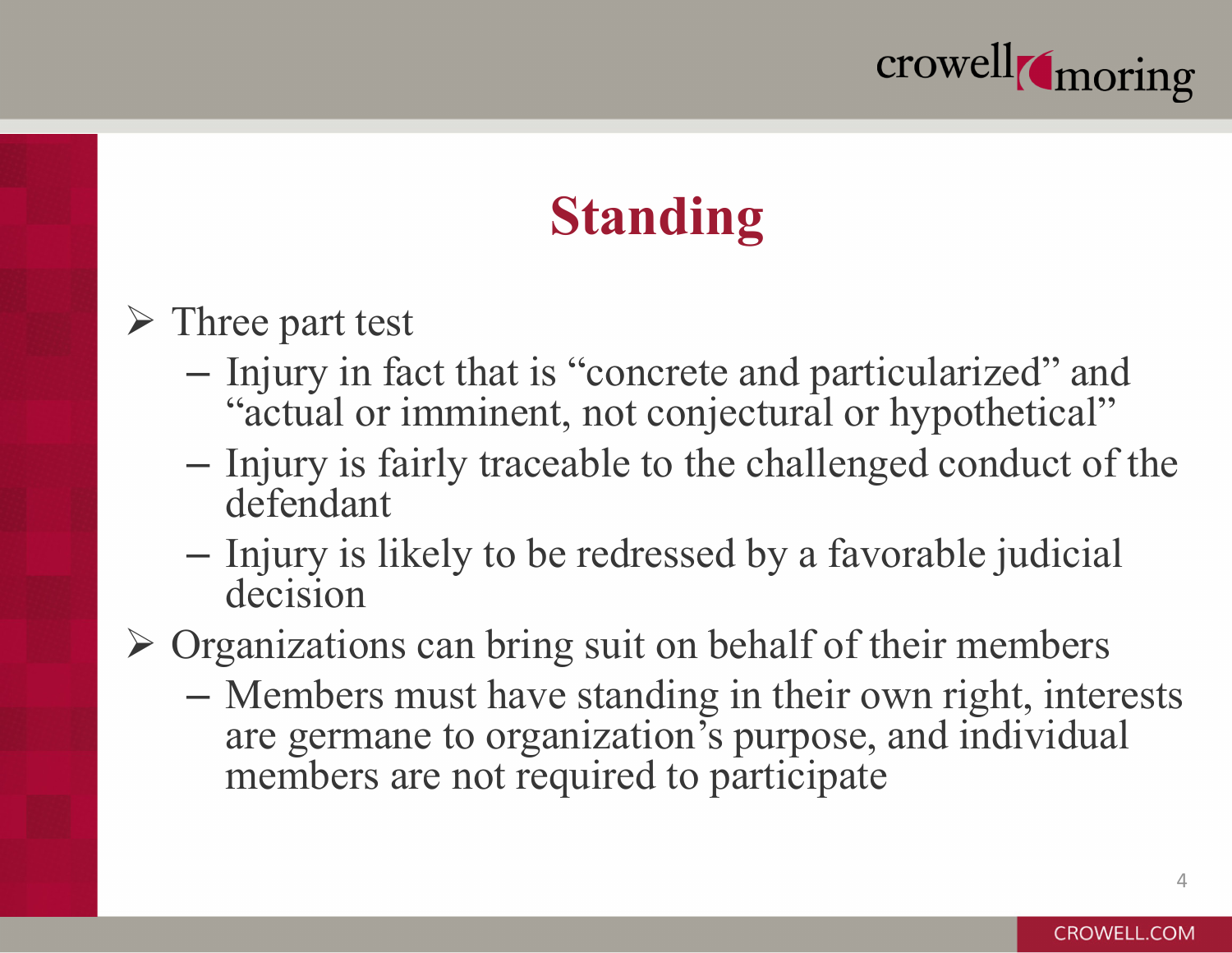

- $\triangleright$  Standing on one claim is standing for all?
	- NEPA challenges of government analysis of climate change impacts
	- *CBD v. DOI*, 563 F.3d 466 (D.C. Cir. 2009) no standing for climate change impacts alone
	- *WildEarth Guardians v. Jewell*, 738 F.3d 298 (D.C. Cir. 2013) for NEPA challenges (and procedural injury), if standing can be established for one claim then the claims related to climate change impacts can also proceed
		- Procedural harm must be tied to a concrete and particularized substantive injury
		- Standing sufficient to challenge analysis of local environmental impacts
		- No standing based on effects of climate change, but court could hear climate change claims based on local impacts injury

5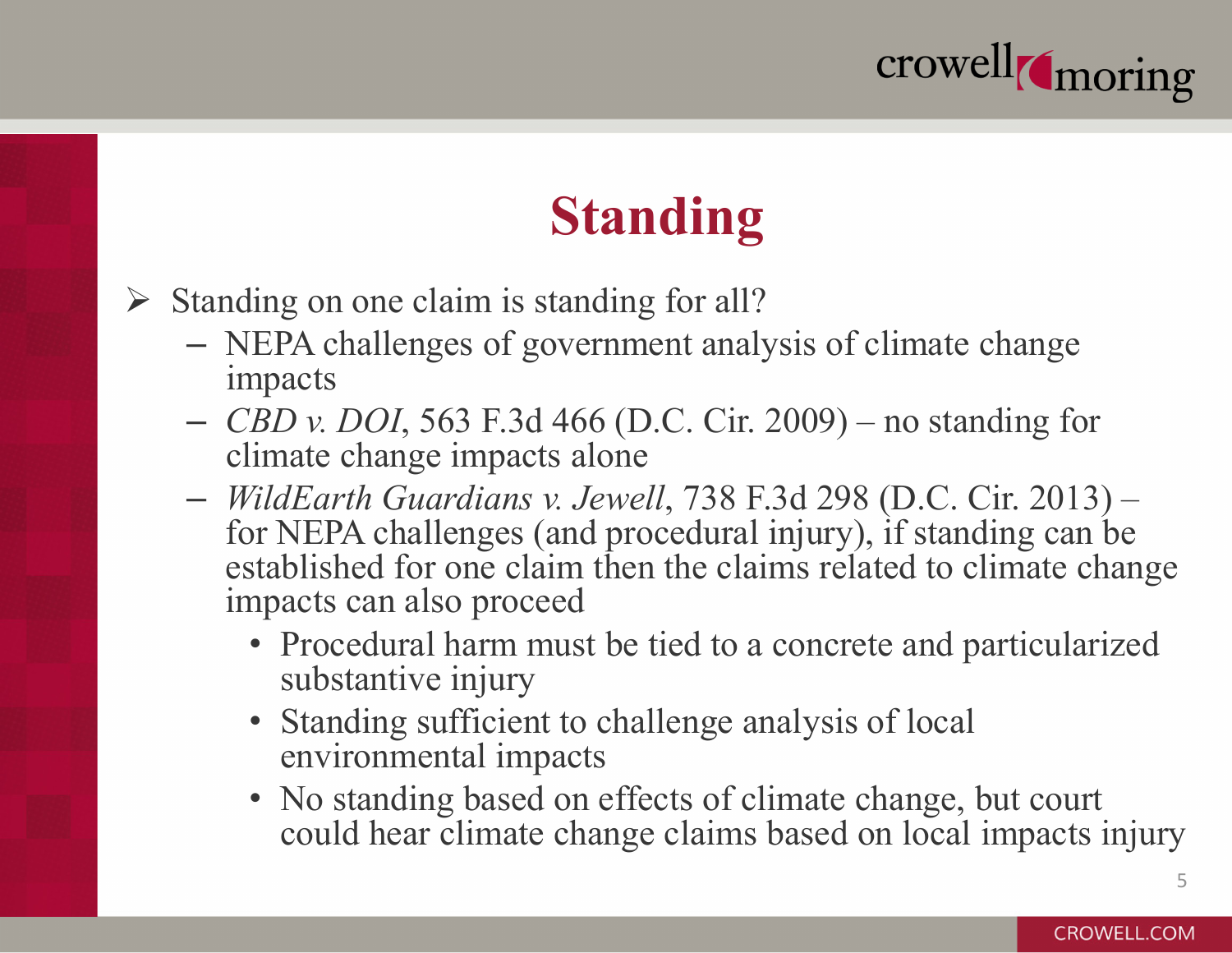

 $\triangleright$  Standing for climate change claims when no local claims are brought?

- *WildEarth Guardians v. BLM* (No. 15-8109 10th Cir.)
	- Only climate change claims are before the Tenth Circuit
	- Standing rests on local environmental impacts
	- Looking to stretch D.C. Circuit rationale
	- Is there concrete and particularized injury resulting from alleged failure to consider climate change impacts
	- Is plaintiffs' injury detached or connected to the procedural injury complained of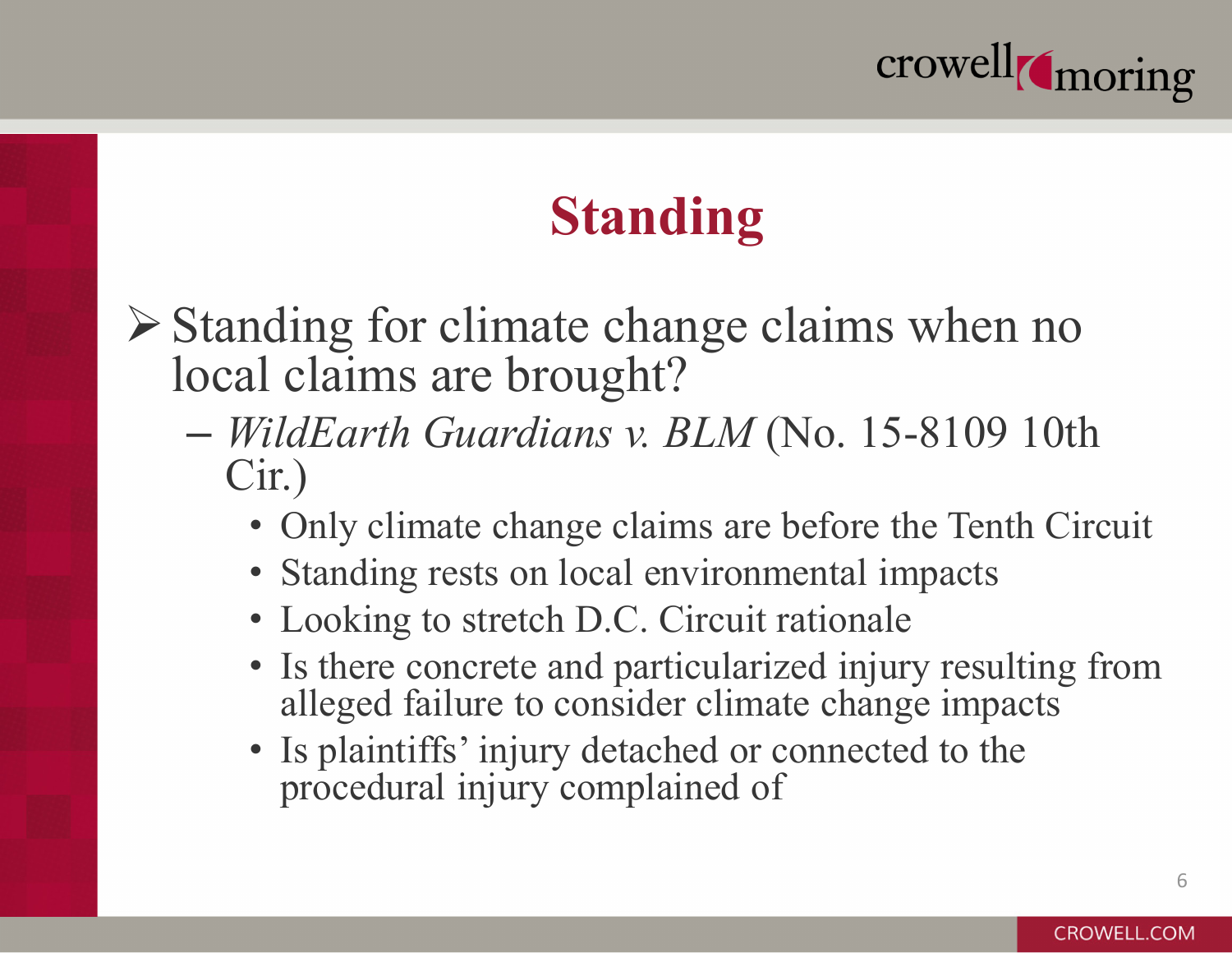

- *US Forest Service v. Cottonwood Environmental Law Center* (No. 15- 1387, U.S. Sup. Ct., cert. petition pending)
	- Ninth Circuit held that Plaintiffs had standing to bring ESA consultation claims against programmatic action that authorized no site-specific project and no concrete effects on Plaintiffs
	- Seeks to apply *Summers* decision and correct the "Ninth Circuit's continued adherence to its flawed approach to standing and ripeness"
	- US asserts that there must be a linkage between the project and the claimed injury, and a concrete and particular project must be connected to the procedural loss
	- Conflicts with Sixth, Seventh, and D.C. Circuits' application of *Summers*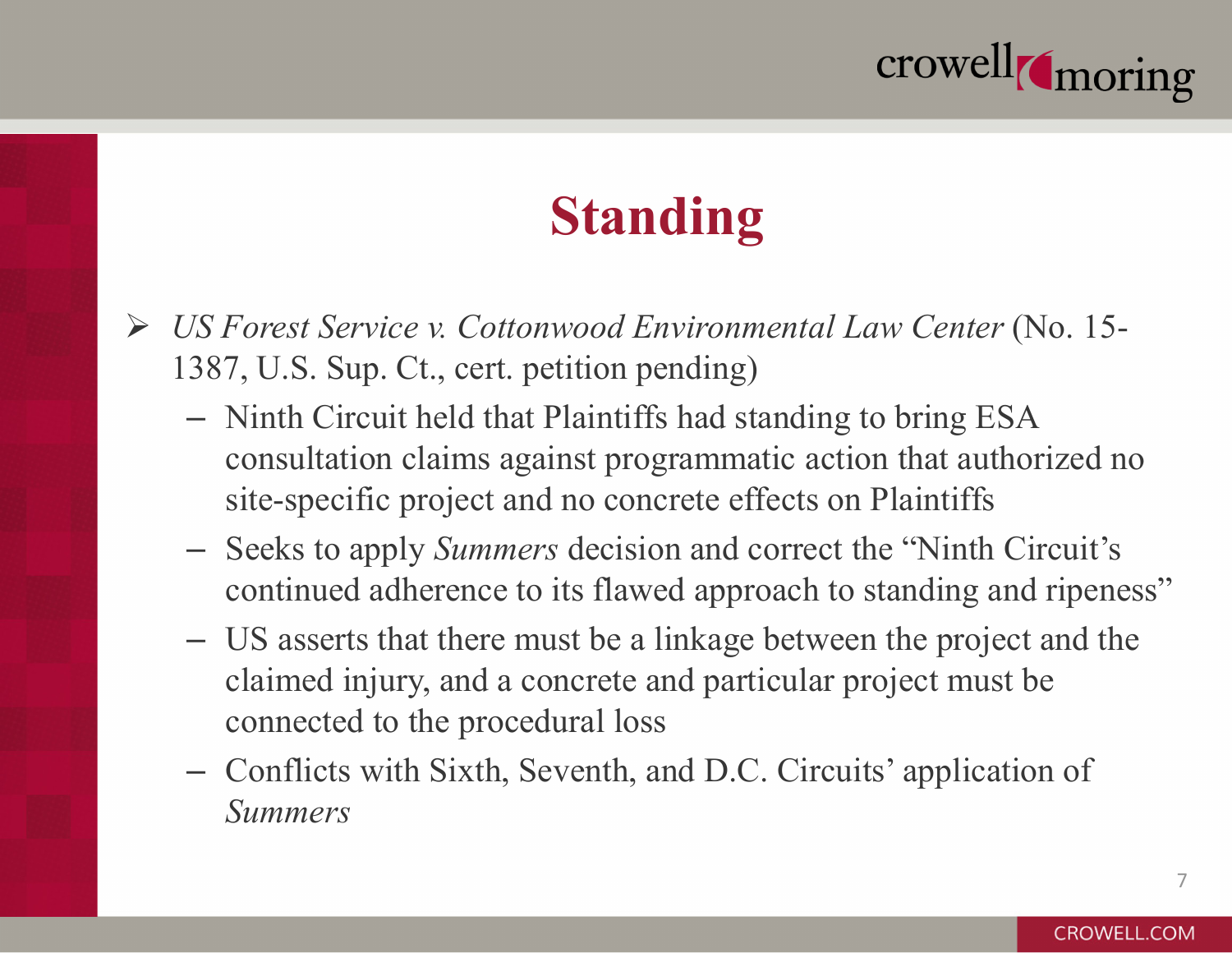

- $\triangleright$  Standing before the Interior Board of Land Appeals (IBLA)
	- Standing test tracks Article III, but is derived from federal regulations
		- 43 C.F.R.  $4.410(a)$
	- No clean distinction between standing and ripeness ripeness usually subsumed in standing inquiry
	- *Board of County Commissioners of Pitkin County, Colorado*, 186 IBLA 288 (2015) – challenge to Suspensions of Operations for oil and gas leased parcels
		- IBLA rejected all theories of standing:
			- (i) no real and immediate injuries from lease suspensions;
			- (ii) no injury from diversion of organizational resources; and
			- (iii) no injury from loss of sales tax revenue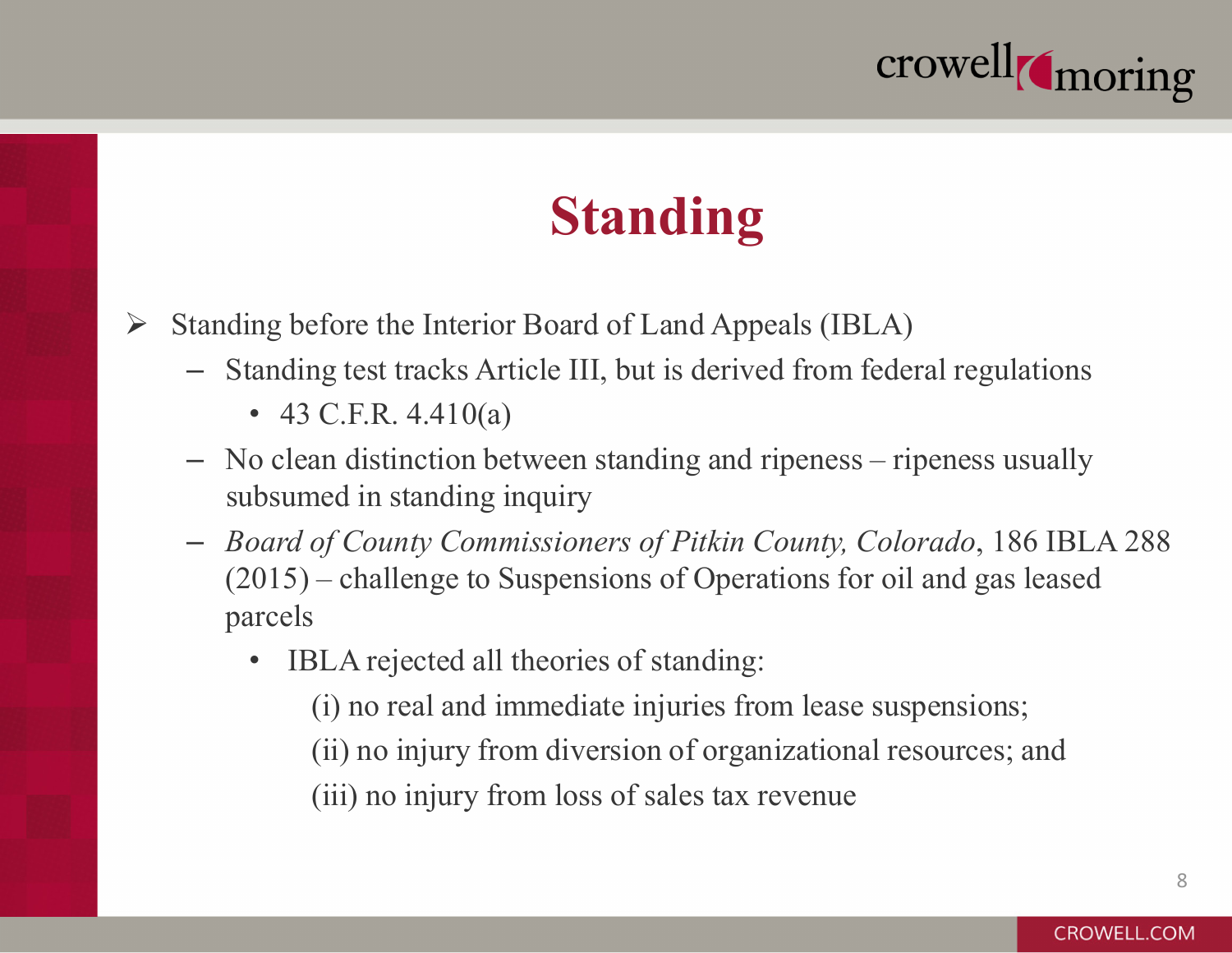

#### **Mootness**

- $\triangleright$  First cousin of standing doctrine of standing set in a time frame
- $\triangleright$  A case is moot if a change in circumstances means that a judicial ruling will no longer affects the rights of the litigant
- $\triangleright$  A case is not moot as long as the parties have a concrete interest, however small, in the outcome of the litigation
- $\triangleright$  Not mooted by voluntary cessation of unlawful conduct
- $\triangleright$  Moot case can still be heard if challenged action is capable of repetition yet is likely to evade judicial review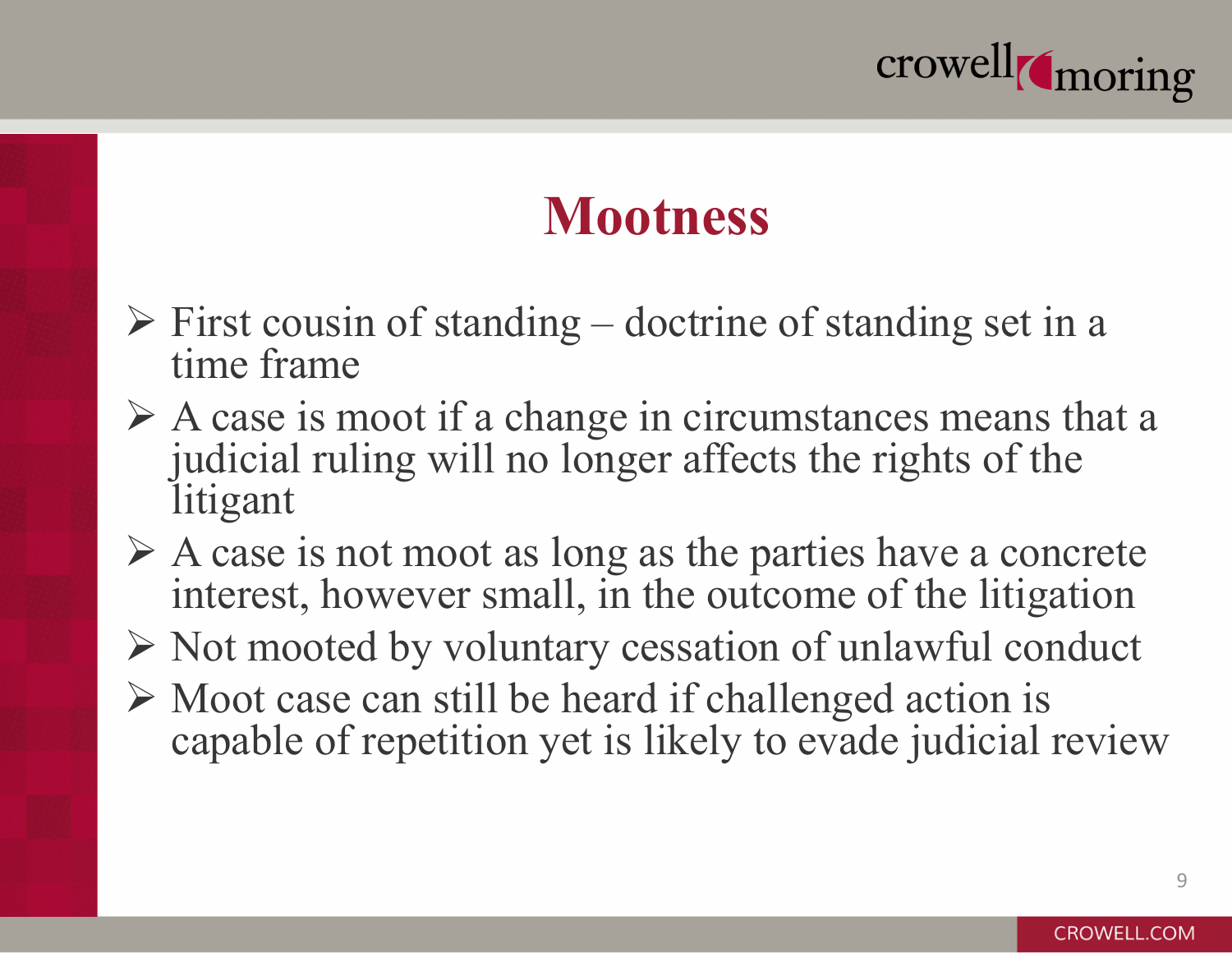

#### **Mootness**

- Recent example in litigation over EPA's MATS standards
	- D.C. Circuit upheld MATS; Supreme Court reversed – *Michigan v. EPA*, 135 S. Ct. 2699 (2015)
	- Remand without vacatur by D.C. Circuit, subsequent challenge to Sup. Ct., and EPA submitted supplemental cost analysis
	- EPA argued that cert petition was mooted by cost analysis; Petitioners argued capable of repetition
	- Sup. Ct. declined to hear the case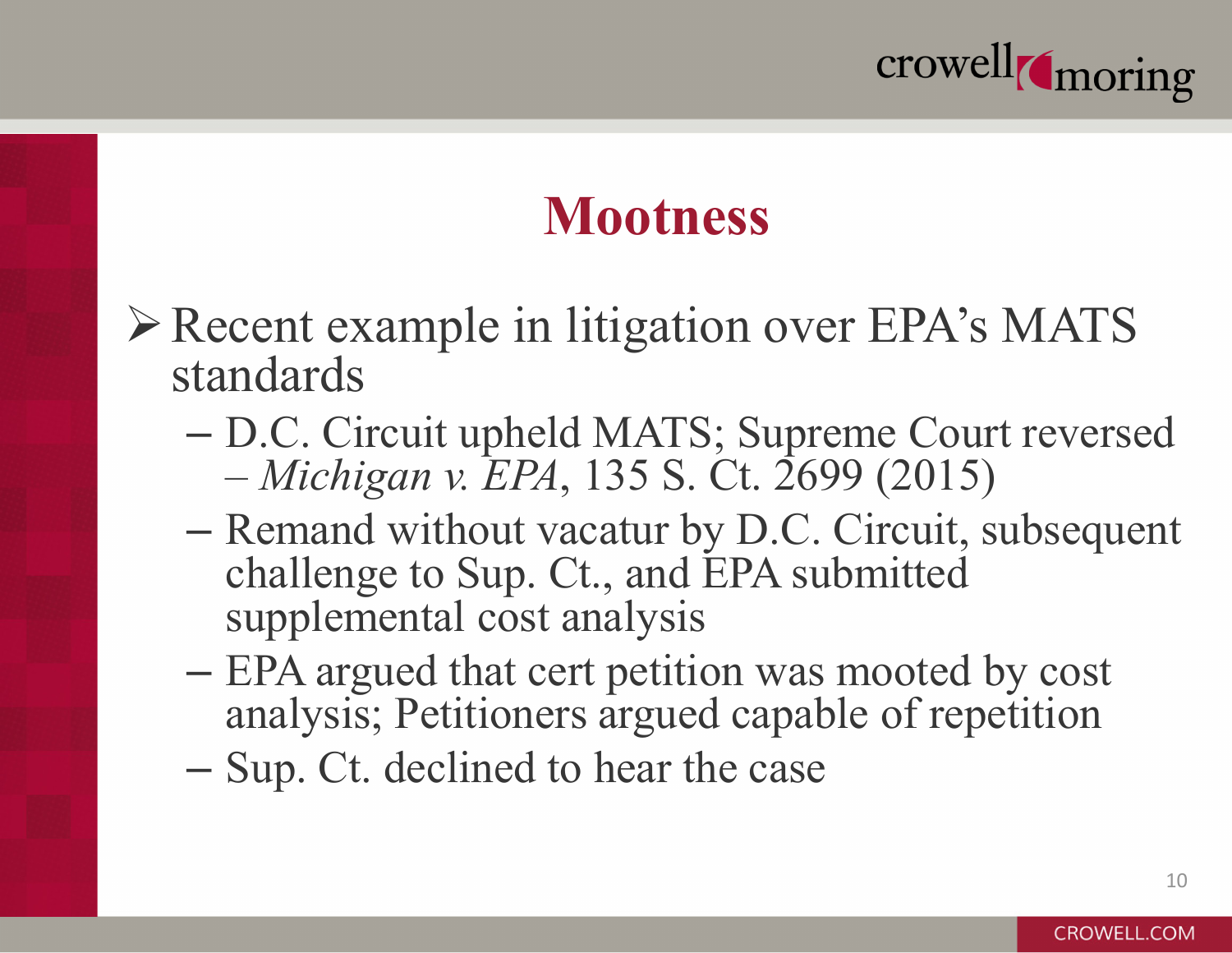

#### **Ripeness**

- $\triangleright$  Is judicial intervention timely?
- $\triangleright$  Prevents courts from getting involved in abstract disagreements and protect agencies from judicial interference
- $\triangleright$  Two part test: (i) fitness of the issues for judicial decision; and (ii) hardship to the parties of withholding court consideration
- $\triangleright$  Fitness test considers whether issue is purely legal, whether it would benefit from a more concrete setting, and whether the agency action is final
- $\triangleright$  Hardship test focuses on whether postponing judicial review would impose an undue burden on the parties or would benefit the court
- $\triangleright$  Hardship test is satisfied in an agency action has a direct, coercive effect on a party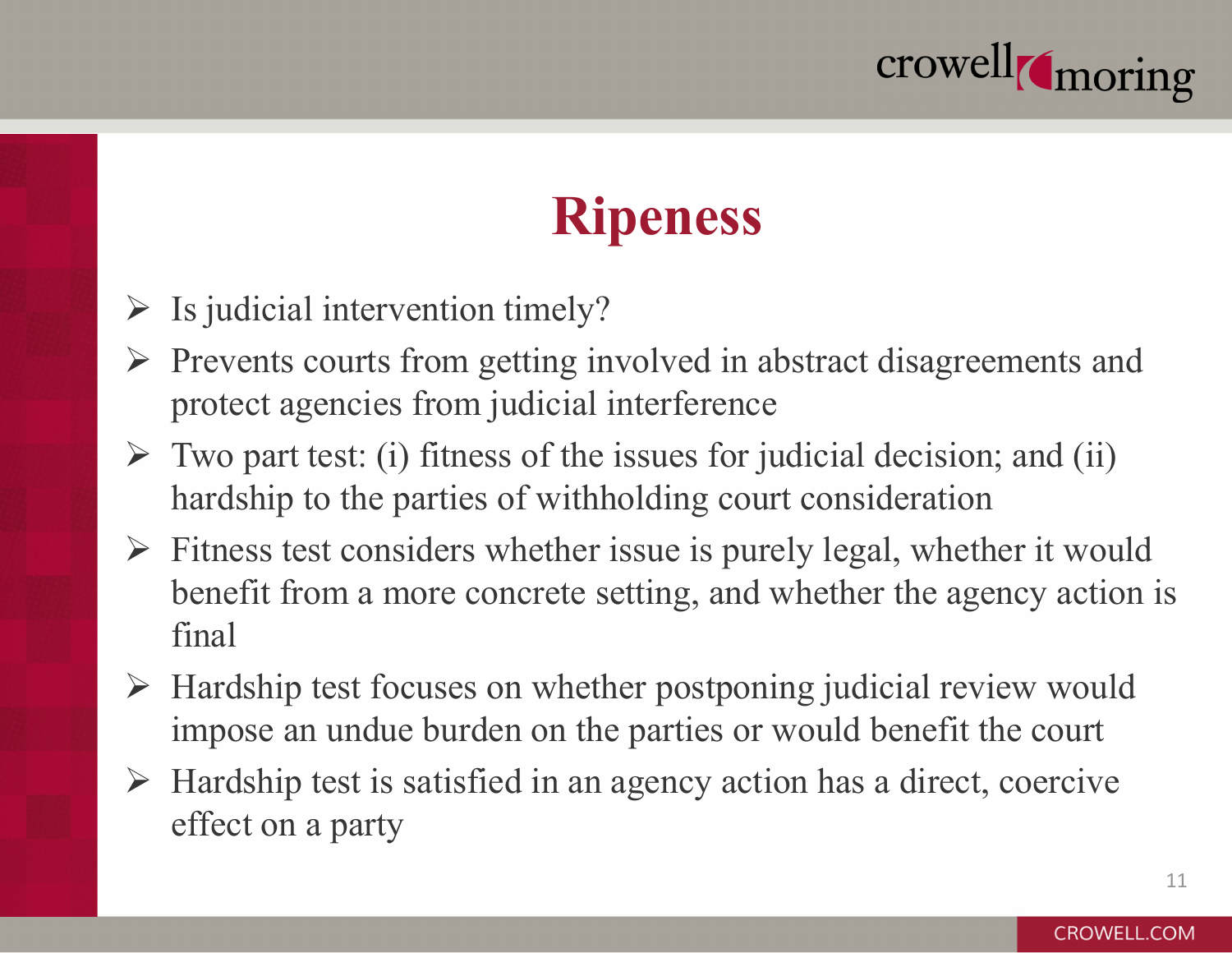

#### **Ripeness**

- Recent example in *Hawkes* case before Supreme Court 136 S. Ct. 1807
	- Court analyzed finality only, but ripeness was fully briefed by the parties
- $\triangleright$  Implicates scope of hardship requirement
	- Whether an agency action that compels a certain response, which the party would not take but for the agency action, satisfies the hardship requirement
- $\triangleright$  The Corps offered an overly formalistic approach to ripeness
- *Hawkes* is in tension with prior ripeness decisions in *National Park Hospitality Ass'n* and *Toilet Goods Ass'n*